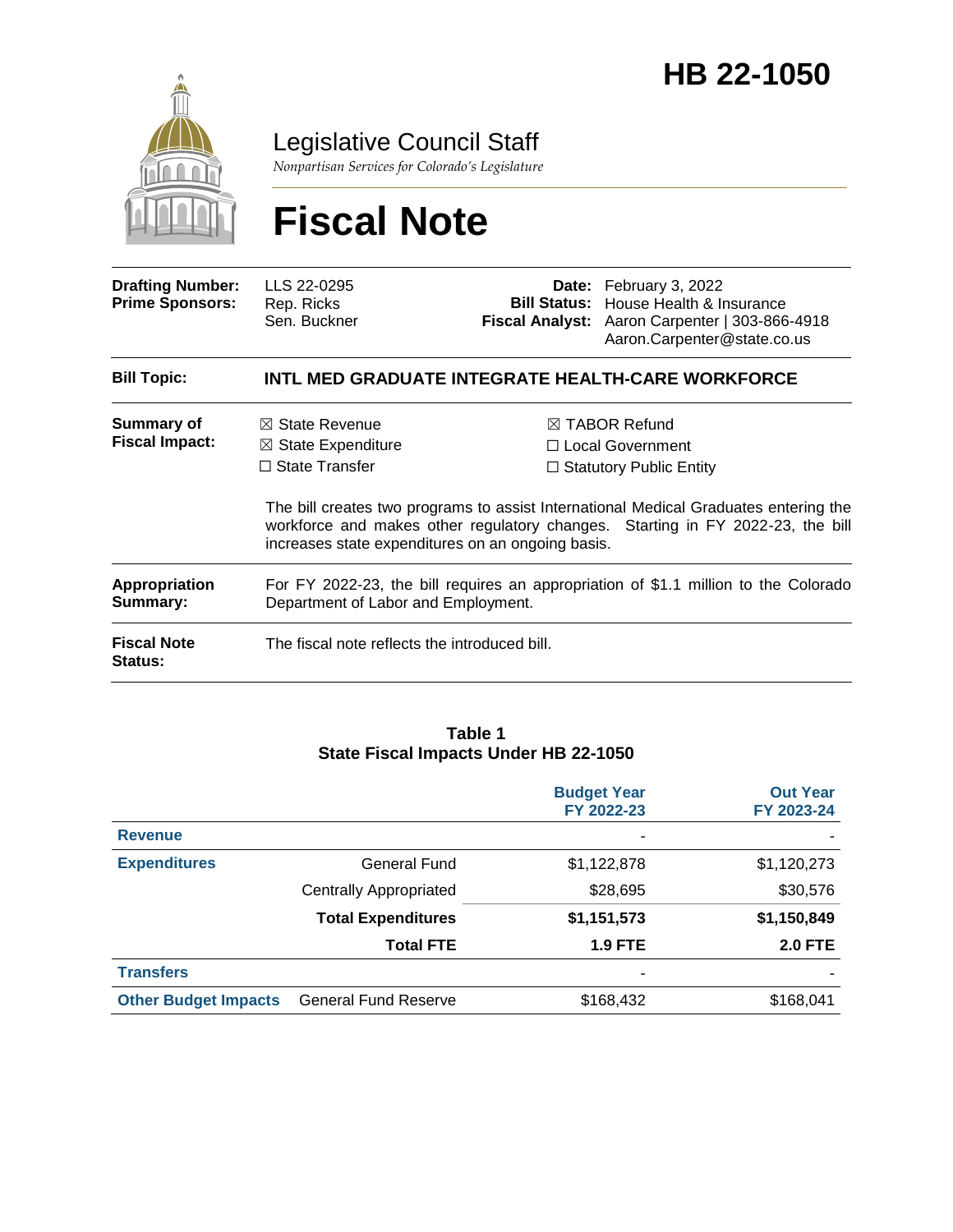## February 3, 2022 **HB 22-1050**

#### **Summary of Legislation**

The bill creates two programs for international medical graduates (IMG) - the IMG Assistance Program and the Clinical Readiness Program. It also allows the Department of Regulatory Agencies (DORA) to fund additional residency positions for IMGs, and makes other changes that allow IMGs to get medical licenses, as described below.

**IMG Assistance Program.** The bill creates the IMG Assistance Program to provide direct services to IMGs wishing to reestablish their medical careers in Colorado. The Colorado Department of Labor and Employment (CDLE) must contract with a third party to administer the program, and determine the eligibility criteria for participation in the program as well as any limits on the amount of direct services provided. Direct services for IMGs include:

- reviewing the background, education, training, and experience of program participants, and recommending steps to integrate into the healthcare workforce;
- providing technical support through the credential evaluation process, including preparation for tests and evaluations;
- providing scholarships to help cover cost of the licensure process;
- working with community organizations to develop a roster of interested IMGs, and
- providing guidance to apply for medical residency programs or other path ways.

In addition, the third-party administrator must annually submit a report to CDLE about the program, beginning one year after implementation.

**Clinical Readiness Program.** The bill creates the Clinical Readiness Program to help IMGs build the skills necessary to become successful residents in the United States medical system. By January 1, 2023, CDLE must contract with a Colorado-based medical school to serve as the program administrator. By January 1, 2024, the program administrator must develop and implement the clinical program and must have a mechanism for processing program applications, a program curriculum, and an assessment system to determine clinical readiness of program participants.

To qualify for the program, an applicant must be an IMG whose medical degree or qualifications have been determined to be equivalent to a medical degree from the United States or another country that has a reciprocal license agreement, and have achieved a passing score on the USMLE step one and step two examinations. Once a participant completes the curriculum and passes the program assessment, the program director must issue an industry recognized credential of clinical readiness and submit a recommendation to the assistance program administrator and CDLE. Starting January 1, 2025, the program director must annually submit a report to DORA about the program.

**Report.** The bill requires the CDLE to submit a report on the IMG Assistance Program and the Clinical Readiness Program as part of the department's SMART Act hearing.

**Funding residency programs for IMGs.** The bill allows DORA to award funding to interested residency programs, subject to available appropriations, to provide additional residency positions dedicated to IMGs. Residency positions must be approved by the Accreditation Council for Graduate Medical Education and DORA must adopt rules specifying eligibility criteria for IMGs to participate in a residency position. DORA may seek, accept, and expend gifts, grants, or donations to fund this program. DORA must report on any funding of residency positions in the department's annual SMART Act reporting.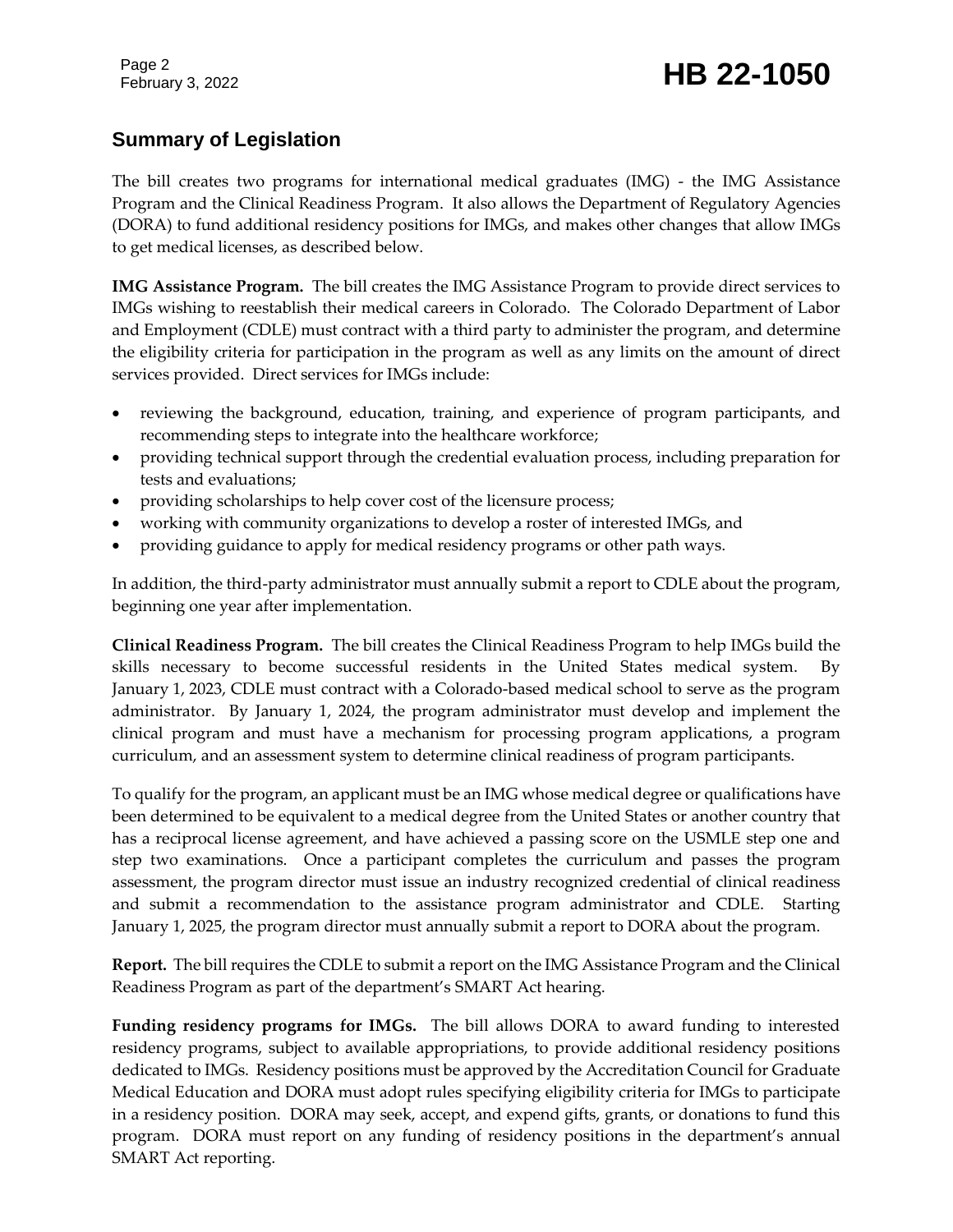Page 3

**IMG degree equivalence.** Under current law, the Medical Board may require certain foreign medical students to complete three years of postgraduate clinical training. The bill reduces this requirement to one year and applies it to IMGs.

**Reentry licenses for IMGs.** The bill allows IMGs who hold a current or expired international license and satisfy other requirements established by the Medical Board to apply for a reentry license. The Medical Board may approve an assessment model to assess the competency of IMGs applying for a reentry license.

#### **State Revenue**

Starting in FY 2022-23, the bill will minimally increase cash fund revenue in DORA from additional reentry licenses and gifts, grants, and donations, as described below.

**Reentry licenses.** Starting in FY 2022-23, revenue to the Professions and Occupation Cash Fund will increase to the extent IMGs apply for reentry medical licenses. The fiscal note assumes that the number of IMGs applying for reentry medical licenses, at least initially, will be minimal and any increase in revenue will likewise be minimal. Revenue from reentry medial licenses is subject to the state's TABOR limit.

**Gifts, grants, and donations.** The bill allows DORA to accept gifts, grants, and donations to fund additional residency positions for IMGs. The fiscal note has not identified any source for gifts, grants, and donations, so any increase in revenue is assumed to be minimal. Gifts, grants, and donations are not subject to the state's TABOR limit.

#### **State Expenditures**

The bill increases state expenditures in the CDLE by \$1.2 million in FY 2022-23 and FY 2023-24 from the General Fund. The bill will also increase workload in DORA. Expenditures are shown in Table 2 and detailed below. **Table 2**

| Table Z<br><b>Expenditures Under HB 22-1050</b> |                   |                |                |  |  |
|-------------------------------------------------|-------------------|----------------|----------------|--|--|
|                                                 |                   | FY 2022-23     | FY 2023-24     |  |  |
| Department of Labor & Employment                |                   |                |                |  |  |
| <b>Personal Services</b>                        |                   | \$107,778      | \$117,573      |  |  |
| <b>Operating Expenses</b>                       |                   | \$2,700        | \$2,700        |  |  |
| <b>Capital Outlay Costs</b>                     |                   | \$12,400       |                |  |  |
| <b>IMG Program Contractors</b>                  |                   | \$1,000,000    | \$1,000,000    |  |  |
| Centrally Appropriated Costs <sup>1</sup>       |                   | \$28,695       | \$30,576       |  |  |
|                                                 | <b>Total Cost</b> | \$1,151,573    | \$1,150,849    |  |  |
|                                                 | <b>Total FTE</b>  | <b>1.9 FTE</b> | <b>2.0 FTE</b> |  |  |

<sup>1</sup> *Centrally appropriated costs are not included in the bill's appropriation.*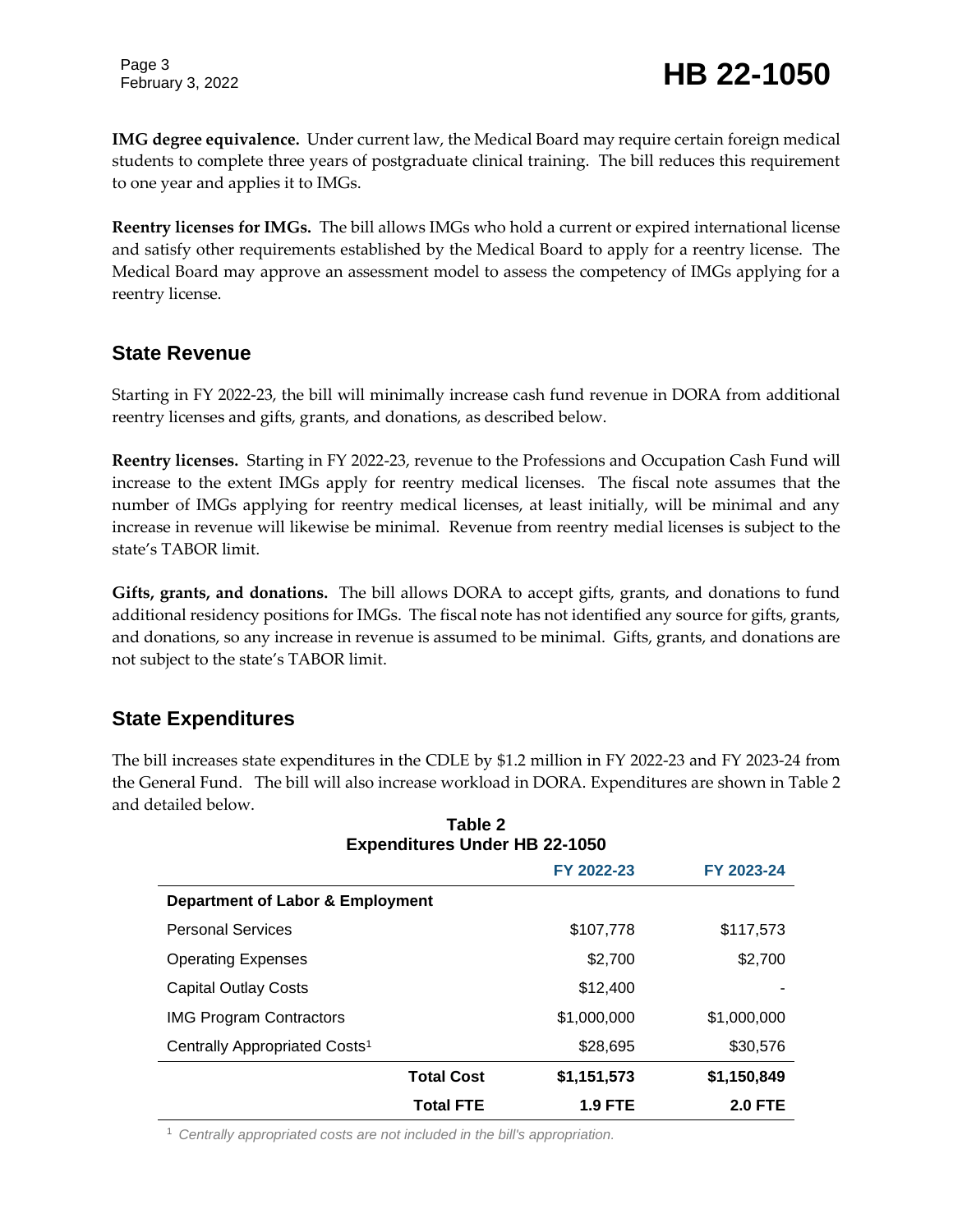Page 4

**Department of Labor and Employment.** Starting in FY 2022-23, the CDLE will require 2.0 FTE to administer the two IMG programs established by the bill. These FTE will oversee and manage contracts with two contractors, help develop rules and other program criteria, and report on the two programs. Staffing costs include personnel services, operating expenses, and capital outlay costs, as shown in Table 1. Costs in FY 2022-23 are prorated to reflect the General Fund paydate shift.

 **IMG program contractors.** Starting in FY 2022-23, expenditures in CDLE will increase to contract with two parties to run the two new IMG programs. Based on similar programs offered in Minnesota, the fiscal note assumes that expenditures will increase by a total of \$1.0 million annually, of which \$700,000 is for the clinical readiness program, and \$300,000 is for the IMG assistance program. However, depending on the scope and size of the clinical readiness program, the program could be funded by up to \$7.0 million. Program appropriations are at the discretion of the General Assembly.

**Department of Regulatory Agencies.** Starting in FY 2022-23, workload in DORA will increase to update rules and to conduct any outreach to IMG applicants. This workload can be accomplished within existing appropriations. In addition, to the extent DORA receives gifts, grants, and donations, cash fund expenditures within DORA will increase to award funding for additional residency positions for IMGs. Because the fiscal note has not identified any source for gifts, grants, and donations, the fiscal note assumes DORA will not provide additional funding for residency positions. The General Assembly may appropriate additional funds to DORA to provide funding for additional residency positions.

**Centrally appropriated costs.** Pursuant to a Joint Budget Committee policy, certain costs associated with this bill are addressed through the annual budget process and centrally appropriated in the Long Bill or supplemental appropriations bills, rather than in this bill. These costs, which include employee insurance and supplemental employee retirement payments, are shown in Table 2.

#### **Other Budget Impacts**

**TABOR refunds.** The bill is expected to increase the amount of state revenue required to be refunded to taxpayers by an indeterminate amount, as described in the State Revenue section above. This estimate assumes the December 2021 LCS revenue forecast. A forecast of state revenue subject to TABOR is not available beyond FY 2023-24. Because TABOR refunds are paid from the General Fund, increased cash fund revenue will reduce the amount of General Fund available to spend or save.

**General Fund reserve.** Under current law, an amount equal to 15 percent of General Fund appropriations must be set aside in the General Fund statutory reserve beginning in FY 2022-23. Based on this fiscal note, the bill is expected to increase the amount of General Fund held in reserve by \$168,432 in FY 2022-23 and \$168,041 in FY 2023-24, which will decrease the amount of General Fund available for other purposes.

#### **Effective Date**

The bill takes effect upon signature of the Governor, or upon becoming law without his signature.